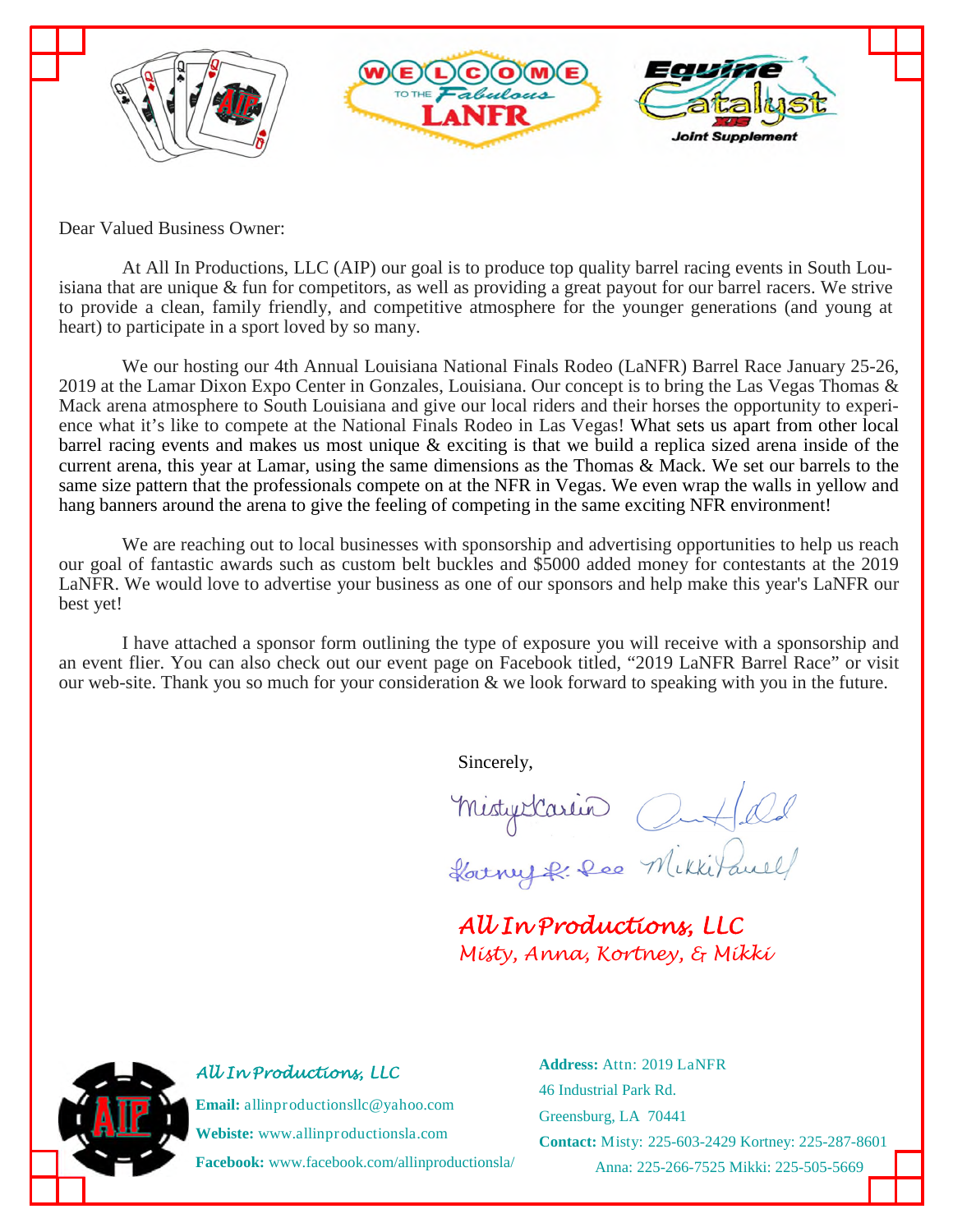

## **LaNFR 2019 Sponsorship Form**



| <b>Show Presenter Sponsor</b>                                                                                                                                                                                                                                                                                                                                                                                                                                                                                                                                                                                                                                                          | <b>Gold Elite Sponsor</b>                                                                                                                                                                                                                                                                                                                                                                                                                                                                                                                                                | <b>Saddle Sponsor</b>                                                                                                                                                                                                                                                                                                                                                                                                                                                                                                                              |
|----------------------------------------------------------------------------------------------------------------------------------------------------------------------------------------------------------------------------------------------------------------------------------------------------------------------------------------------------------------------------------------------------------------------------------------------------------------------------------------------------------------------------------------------------------------------------------------------------------------------------------------------------------------------------------------|--------------------------------------------------------------------------------------------------------------------------------------------------------------------------------------------------------------------------------------------------------------------------------------------------------------------------------------------------------------------------------------------------------------------------------------------------------------------------------------------------------------------------------------------------------------------------|----------------------------------------------------------------------------------------------------------------------------------------------------------------------------------------------------------------------------------------------------------------------------------------------------------------------------------------------------------------------------------------------------------------------------------------------------------------------------------------------------------------------------------------------------|
| \$2000                                                                                                                                                                                                                                                                                                                                                                                                                                                                                                                                                                                                                                                                                 | \$1000                                                                                                                                                                                                                                                                                                                                                                                                                                                                                                                                                                   | \$750                                                                                                                                                                                                                                                                                                                                                                                                                                                                                                                                              |
| Name on all forms of<br>advertisement as the headlining<br>sponsor (including but not<br>limited to, Show flier, FB<br>advertising, Website, Media<br>appearances, Entry forms, etc.)<br>Introduction during opening<br>$\bullet$<br>ceremonies.<br>Name/Logo on all three barrels<br>$\bullet$<br>(a photographer will be there to<br>capture logo in every picture).<br>Banner in the arena at the show<br>$\bullet$<br>(provided by the sponsor).<br>Name/logo included on group<br>$\bullet$<br>banner.<br>Name on event t-shirts.<br>Announced recognition<br>$\bullet$<br>throughout the entire event.<br>Commercial exhibition space at<br>$\bullet$<br>show will be available. | Name/Logo on all three barrels<br>$\bullet$<br>(a photographer will be there<br>to capture logo in every<br>picture).<br>Banner in the arena at the<br>show (provided by the<br>sponsor).<br>Name/logo included on group<br>banner.<br>Name on event t-shirts.<br>$\bullet$<br>Recognition in all<br>$\bullet$<br>advertisement leading up to<br>and throughout the event<br>(including but not limited to<br>FB, website, media<br>appearances, announcement<br>during the 2 day event, etc.)<br>Commercial exhibition space<br>$\bullet$<br>at show will be available. | Name/Logo on saddle.<br>$\bullet$<br>Banner in the arena at the<br>$\bullet$<br>show (provided by the<br>sponsor).<br>Name/logo included on group<br>$\bullet$<br>banner.<br>Name on event t-shirts.<br>$\bullet$<br>Recognition in all<br>$\bullet$<br>advertisement leading up to<br>and throughout the event<br>(including but not limited to<br>FB, website, media<br>appearances, announcement<br>during the 2 day event, etc.)<br>Sponsor is encouraged to<br>$\bullet$<br>attend the LaNFR Awards<br>presentation to present the<br>saddle. |
| <b>Division Sponsor</b>                                                                                                                                                                                                                                                                                                                                                                                                                                                                                                                                                                                                                                                                | <b>Banner Sponsor</b>                                                                                                                                                                                                                                                                                                                                                                                                                                                                                                                                                    | <b>Buckle Sponsor</b>                                                                                                                                                                                                                                                                                                                                                                                                                                                                                                                              |
| \$500                                                                                                                                                                                                                                                                                                                                                                                                                                                                                                                                                                                                                                                                                  | \$250                                                                                                                                                                                                                                                                                                                                                                                                                                                                                                                                                                    | \$150                                                                                                                                                                                                                                                                                                                                                                                                                                                                                                                                              |
| Name/Logo on (1) barrel (a<br>۰<br>photographer will be there to<br>capture logo in every picture).<br>Banner in the arena at the show<br>$\bullet$<br>(provided by the sponsor).<br>Name/logo included on group<br>banner.<br>Name on event t-shirts.<br>$\bullet$<br>Recognition in all advertisement<br>$\bullet$<br>leading up to and throughout the<br>event (including but not limited<br>to FB, website, media<br>appearances, announcement<br>during the 2 day event, etc.)                                                                                                                                                                                                    | Banner in the arena at the<br>$\bullet$<br>show (provided by the<br>sponsor).<br>Name/logo included on group<br>$\bullet$<br>banner.<br>Name on event t-shirts.<br>Recognition in all<br>advertisement leading up to<br>and throughout the event<br>(including but not limited to<br>FB, website, media<br>appearances, announcement<br>during the 2 day event, etc.)<br><b>Other</b> – Recognition in all advertisement leading up to and throughout the event (including but not limited                                                                               | Name on event t-shirts.<br>$\bullet$<br>Recognition in all<br>$\bullet$<br>advertisement leading up to<br>and throughout the event<br>(including but not limited to<br>FB, website, media<br>appearances, announcement<br>during the 2 day event, etc.)                                                                                                                                                                                                                                                                                            |

**Other –** Recognition in all advertisement leading up to and throughout the event (including but not limited to FB, website, media appearances, announcement during the 2 day event, etc.) Amount Given:

\*Sponsor forms & money must be turned in by January 4, 2019 in order for name/logo to be printed on barrel wraps, group sponsor banner, and event t-shirt.